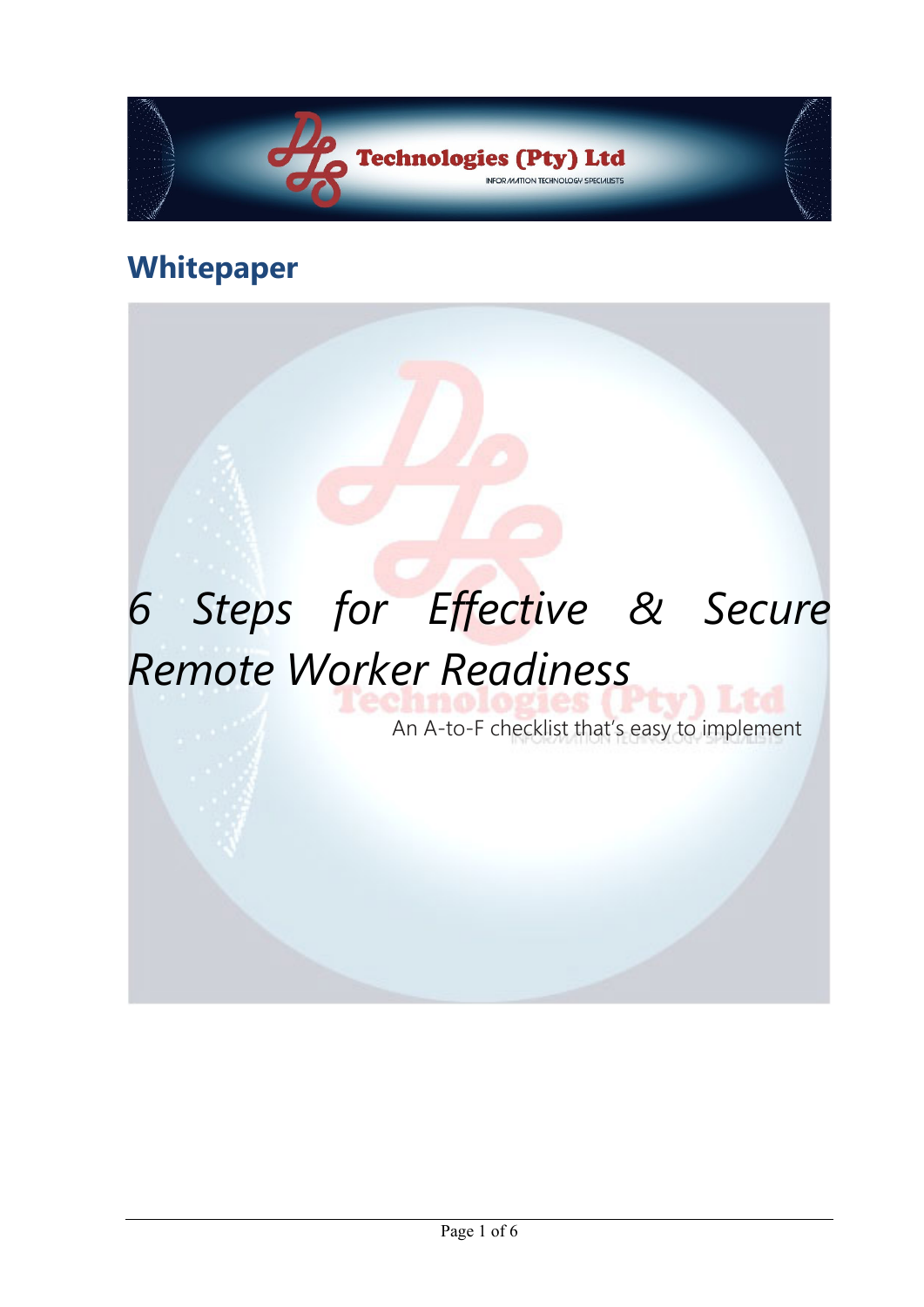# **Remote Working on the Rise**

COVID-19 has created an immediate need for employees to work from home, as global lockdowns and mandated social distancing have kicked-in to protect individuals and curb the spread of the pandemic. It is now crucial for organizations to provide employees with productive and fully secure work-from-home (#wfh) environments. Doing so requires implementing a remote worker strategy that includes the necessary security, policies, tools, system-access, training, equipment, and appropriate connectivity. Organizations must also continuously review and fine-tune their remote worker strategies to ensure ongoing effectiveness.

# **Why is this Simple Checklist Needed?**

From a data security perspective – and for businesses in many industries, regulatory compliance makes it crucial to protect your systems from attackers and mitigate the risks that data breaches pose to your customers and your organization. At the same time, small and medium-sized businesses are at just as much risk as larger organizations and must make the most of the resources they have available.

This quick and effective checklist – as easy as  $A-B-C-D-E-F$  – helps to close security gaps and guide the implementation of solutions and practices that make employee remote work environments that much more secure.

# **The A-to-F Checklist**

### **A is for Antivirus, Anti-malware, Anti-spam, Apps, Awareness, Assets and Audit: INFORMATION TEGNOLOGY SPECIALISTS**

Make sure the devices your employees use in their remote work environments have reputable antivirus, anti- malware and anti-spam software loaded and working. Ensure these tools are configured for automatic updates and ready to defend your systems from the latest known attacks and exploits.

It's equally important to apply all available application and operating system updates to close those security gaps too. Any apps that employees load onto their computers and mobile devices should also be checked and updated. Apps that have not been frequently accessed and don't add to productivity should be removed to reduce the attack surface. Mobile app permissions are also a key concern, as many apps capture a great deal of personal information from the mobile device. Carefully question the necessity of all present applications and do enforce appropriate security policies.

Nurture employees' awareness about how their actions impact the privacy and security of their own devices and the organization at large. Engage in practical exercises to instil this knowledge across your workforce and continually train employees in best practices.

Perform a device audit to gain a full awareness of the locations and specs of all hardware assets in the hands of your employees containing company data or any that are able to access company systems. This includes (but isn't limited to) desktop and laptop PCs, Macs, smartphones, tablets, and USB storage devices.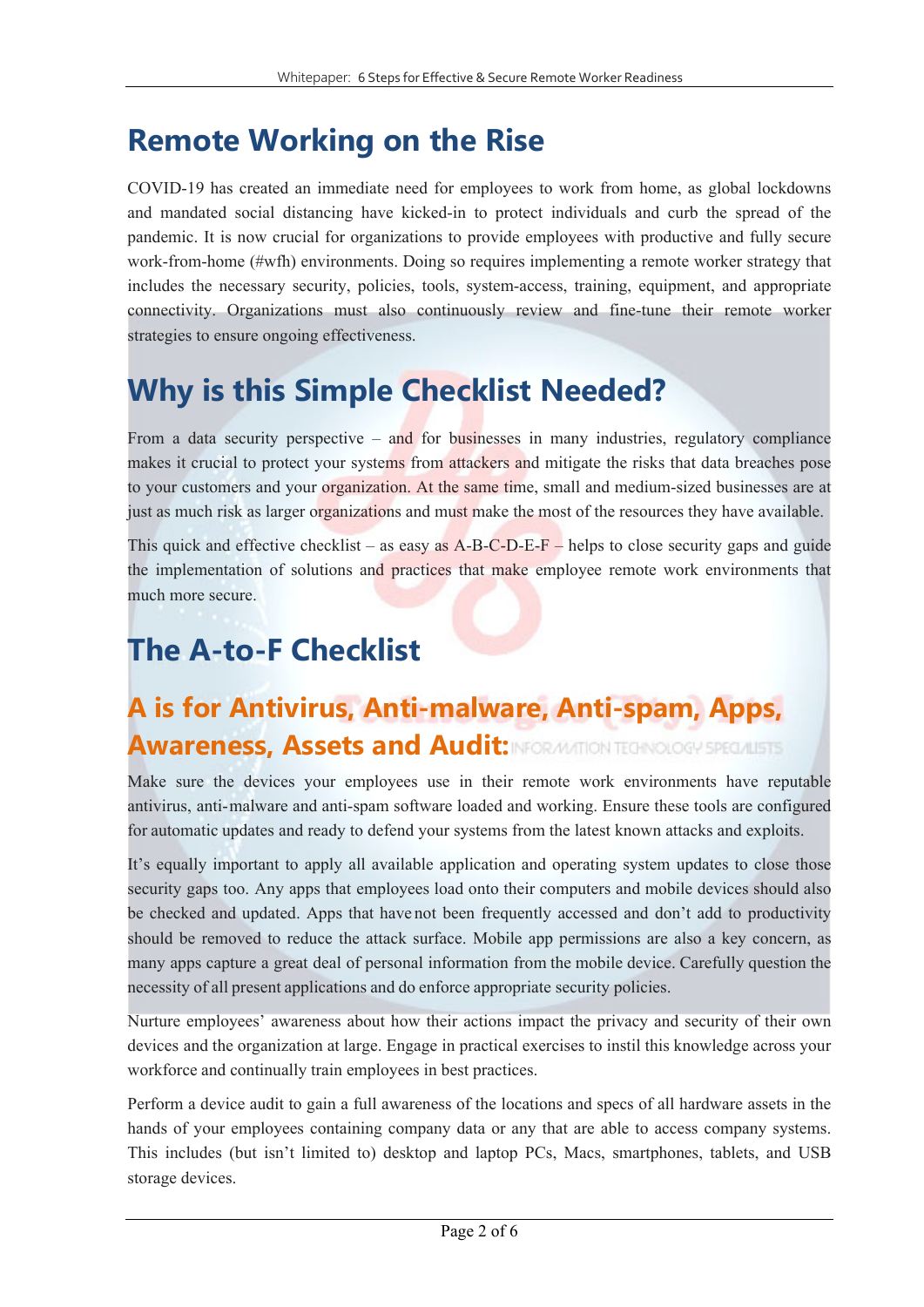In the same way, audit any physical hard copy files that any user might take home with them or maintain in their possession. Use tools to remotely monitor and secure devices and systems.

Maintain the ability to audit these security measures to demonstrate your regulatory compliance easily and more provably if (and when) required to do so. In the aftermath of incidents in which devices are lost, misplaced, or stolen, the ability to prove compliant practices that mitigate the risk of data exposure are crucial in avoiding regulatory action and reputational harm.

#### **B is for Backups and Browsers:**

Maintaining regular and automatic offsite backup of company data stored on remote employee-used devices is vital for both data security and productivity. If a system is hit by ransomware that holds your data hostage, an available data backup can become your get out of jail free card.

Employees' web browsers must also be checked to verify security and be regularly updated. Some browsers are more secure than others: make sure the browsers your employees use are not vulnerable to attacks. There are several self-testing tools and web-based services available which can assist in this verification.

### **C is for Complex-passwords, Clicking, and Communications:**

Train and require your employees to use complex passwords to protect their devices. Go a step further by introducing automated tools to enforce complex password requirements and multi-factor authentication as policy. Easily guessed passwords present a much higher risk of unauthorized device and data access. This is a basic but crucial access control security measure to have in place across your entire inventory of devices. Implement complex password enforcement such that you can prove the presence of this security measure on any device to regulatory auditors if the device is compromised, especially on any standalone/workgroup computers not attached to a domain. CLOGY SPECIALLY

Train employees to recognize phishing emails and social engineering attacks. Educate them to avoid clicking on suspicious links or opening attachments from unknown sources. This training must be continuous in order to build employees' capabilities as responsible caretakers of sensitive data and cover secure practices with desktop and mobile device use too.

Employee training should also cover best practices for secure communications, including those across social media, text and email. Any file attachments or public posts must be scrutinized for security risks. Ensure you have the right disclaimers and protections on your communications as required, and use security tools to provide helpful email filtering and warnings against risky social media posts. Make use of a VPN on devices when connecting from any employee-used device to any company networked system

#### **D is for Downloads, Don'ts and Defensive Actions:**

Employees must be sufficiently trained to avoid downloads from unknown sources that could put their devices and computer systems at risk.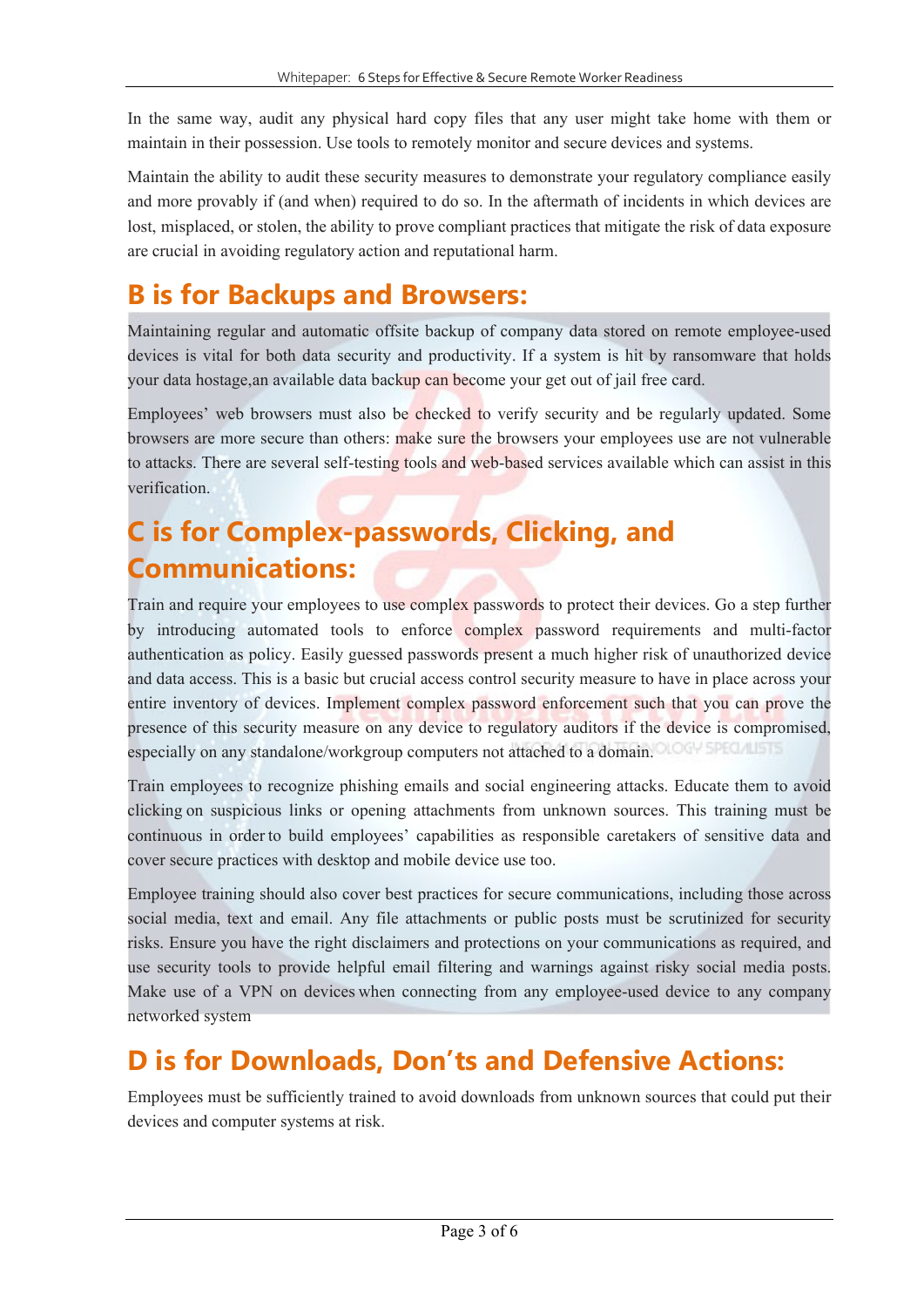Training should also cover a clear and concise list of Don'ts – things the users should NOT do. For example, "Don't write down passwords on a sticky note kept with your device" is a good rule to include. These rules should also form the basis for your IT usage and Bring-Your-Own-Device (BYOD) policies.

Have adequate defensive measures in place to protect against unauthorised data and device access. Countermeasures that can work and act independently of a network connection, including "quarantine" functions that cut off access to data (or the device itself) can prove very valuable in mitigating data exposures. These capabilities effectively secure data even when a device is compromised, stolen, or an employee becomes an unauthorised ex-employee.

#### **E is for Encrypt and Educate:**

Encryption has become a required frontline (or beachhead if you will) for defending your data from exposure. Encrypting data at-rest on devices becomes a key technical control to implement. Encrypting data in-transit, such as when sending a data backup to the cloud or communicating sensitive data, is crucial as well. Make sure data is automatically encrypted rather than relying on the diligence of employees. Encryption is something most organizations should be doing but are not. The fact is, you do not have to break the bank or overcome hard technology challenges to implement successful encryption solutions.

Again, it's vital to constantly educate employees – in digestible snippets – about data security, privacy, policies, and their personal responsibility as data custodians. Ingraining these points into every employee's behaviour is necessary to maintaining effective data and system security while working remotely or from home.

#### **F is for Firewall.**

Ensure that employees have a personal (device-based) and a network firewall to help to protect your company's systems and network from any attackers trying to get in. ON TECHNOLOGY SPECIALLY

# **A WORKSHEET FOR ORGANIZATIONS ENABLING SECURE REMOTE WORK**

This non-comprehensive checklist includes a combination of tools, practices, and policies which can be easily adapted to your specific organization. The general disciplines used for a safer distributed work environment (i.e., remote working or work-from-home) form a basis for data and system security best practices that employees should have in place:

- 4 Ensure antivirus, anti-malware and anti-spam solutions are running and updated.
- 4 Ensure and continuously check that the local firewall is ON.
- Maintain an inventory of all devices in the hands of employees. Do this even if these are employee-owned devices used to access company systems/apps, or it potentially stores any data.
- Enforce the use of strong passwords on all devices, even on employee-owned devices (especially on non-domain connected standalone/Workgroup computers).
- Enable and properly enforce local encryption on devices, even on employee-owned devices.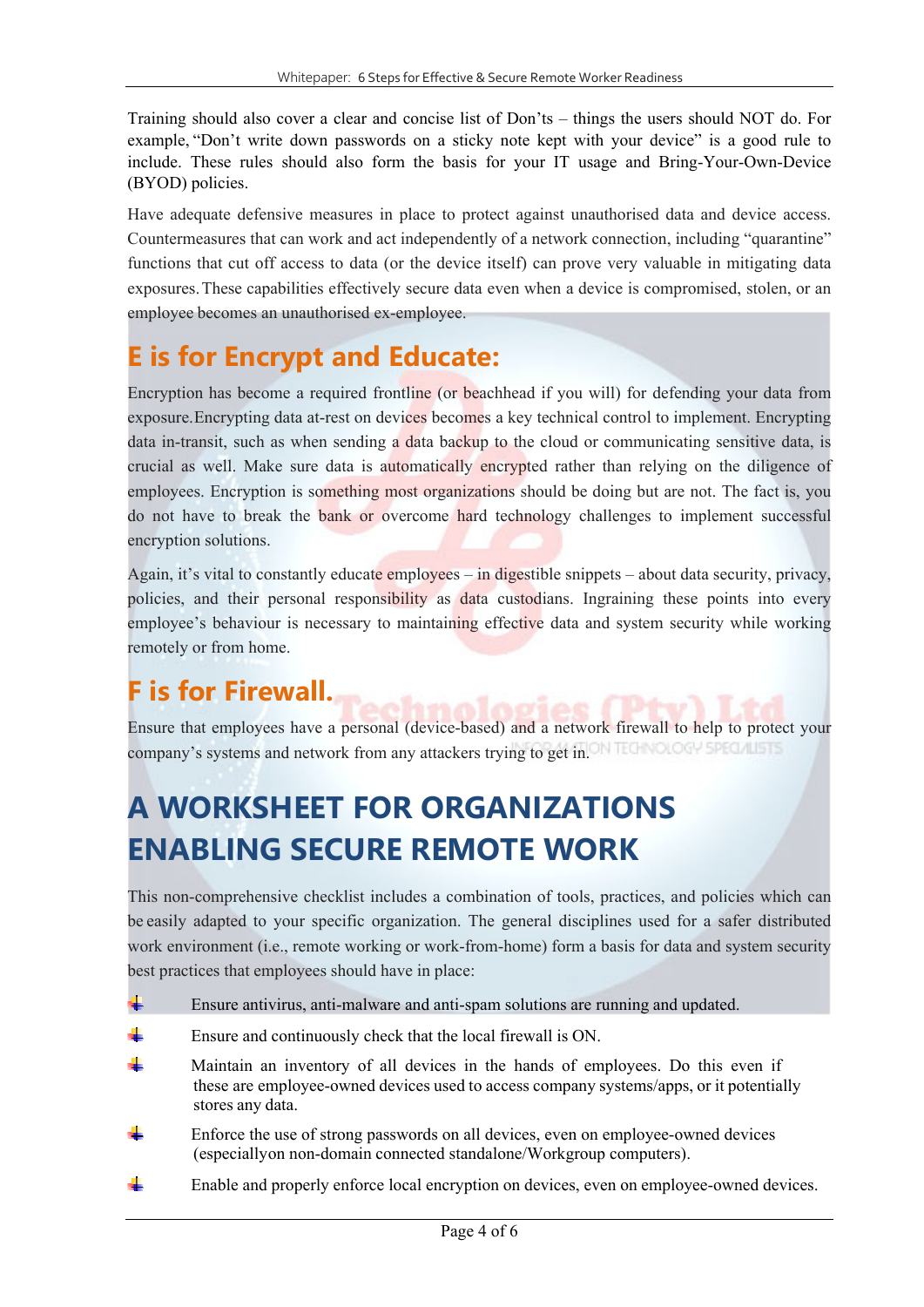- 4. Ensure screen timeouts and screen auto locks to avoid possible exposure. 4 Secure any (and all) USB storage devices plugged into any employee-used computer (PC or Mac).
- J. Maintain a robust data backup plan for all important and work-in-progress data files.
- d. Enable basic Mobile Device Management (MDM) for remote lock/wipe capabilities.
- 4. Conduct application auditing and remove unwanted and unused apps.
- ÷ Enable security policies with tools that can be centrally reviewed and monitored.
- ₩. Enable multi-factor authentication (MFA) for remote connectivity and computer access.
- ¥. Ensure capabilities are in-place to quarantine data on remote devices when necessary.
- g. Establish an incident response system and have a simple and unambiguous procedural manual.
- a. Limit external storing and sharing of sensitive data in personal clouds (OneDrive, Dropbox, etc).
- Ensure remote workers change the default password on their personal WiFi routers.
- Use WPA2 or stronger encryption when setting up WiFi connections, especially personal devices.
- Disallow the use of any public WiFi for work purposes and system access.
- If possible, set up automatic OS and software updates.
- ų, Request that employees lock-up laptops and other business devices when not in use.
- ψ Use a VPN on devices connecting to the organisation's network/systems.
- ¥. Train employees to use email with care and encrypt sensitive outgoing company emails.
- Educate employees to be wary and vigilant of phishing attempts and suspicious download links. INFORMATION TECHNOLOGY SPECIALISTS.
- Ŧ. Create and enforce policies around social media postings and other communications.
	- Watch out for shadow IT.

### **BeachheadSecure by DLS Technologies**

Using the remotely managed BeachheadSecure platform, DLS easily enforce unobtrusive encryption and data security for all company and employee-owned devices in use within your organization, including for a distributed work computing environment (i.e., remote workers and work-from-home). The BeachheadSecure platform allows DLS to manage the security of all devices from one consolidated administration console. BeachheadSecure provides support for native encryption on PCs (EFS, BitLocker, or both), Macs (FileVault), iOS devices, Android devices, and USB flash drives.

BeachheadSecure as a monthly or annual pay-as-you-go subscription service, with no hardware or software purchases or long-term commitment required. DLS handle every aspect of the solution on your behalf, from deployment to management, monitoring to compliance auditing. BeachheadSecure's cloud-based management means troubleshooting, and remediation is handled remotely, reducing downtime, and maximizing your employee productivity.